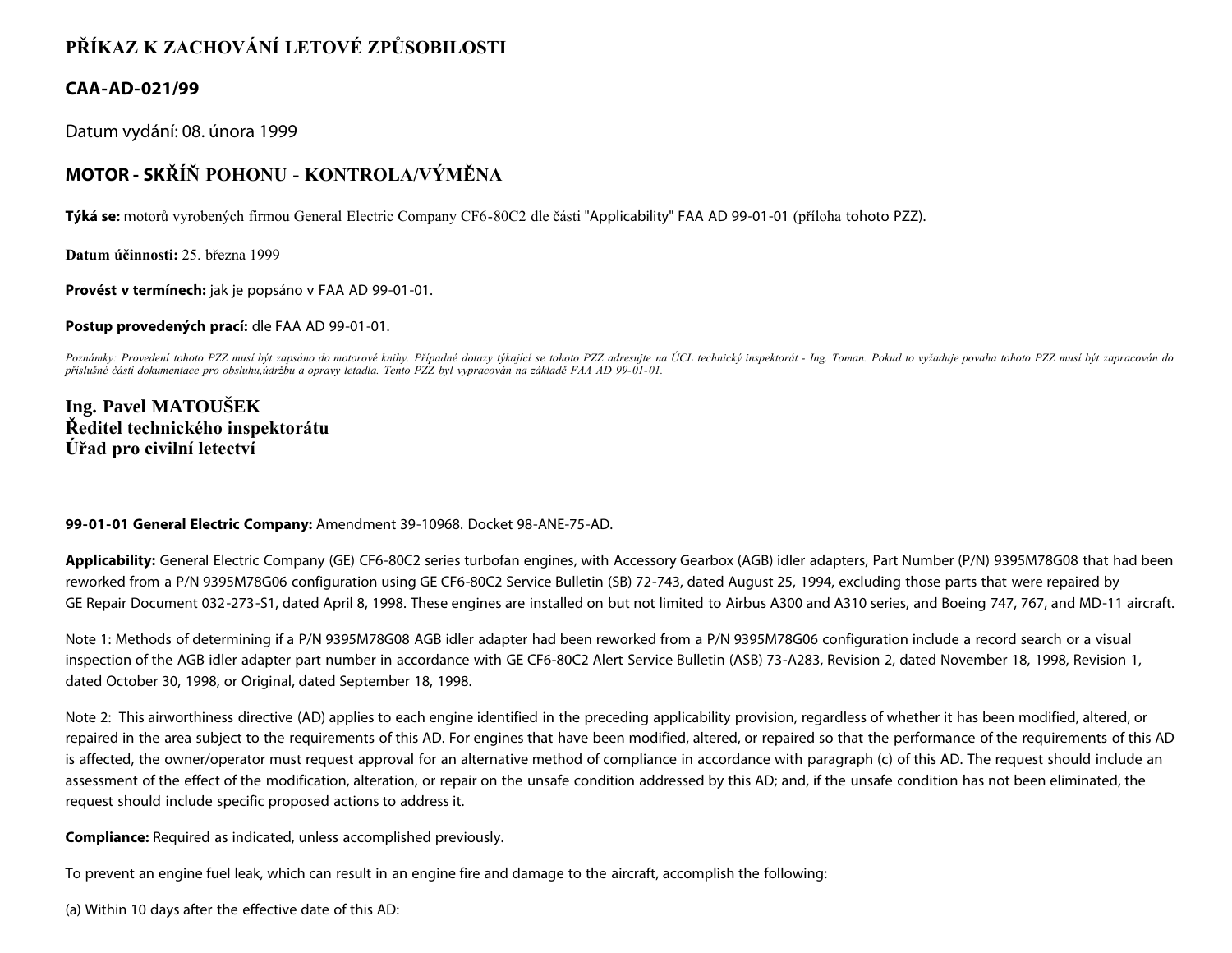(1) Perform a visual inspection of AGB idler adapter inserts in accordance with paragraph (2)(B) of the Accomplishment Instructions of GE CF6-80C2 ASB 73-A283, Revision 2, dated November 18, 1998, Revision 1, dated October 30, 1998, or Original, dated September 18, 1998.

 (2) Remove the AGB adapter from service and replace with a serviceable part those adapters with one or more inserts that are flush with or extend past the back face of the casting.

(b) For the purpose of this AD, a serviceable part is defined as any AGB idler adapter, except for P/Ns 9395M78G08 that had been reworked from a P/N 9395M78G06 configuration having one or more inserts flush with or extended past the back face of the casting, as described in GE CF6-80-C2 ASB 73-A283, Revision 2, dated November 18, 1998, Revision 1, dated October 30, 1998, or Original, dated September 18, 1998.

(c) An alternative method of compliance or adjustment of the compliance time that provides an acceptable level of safety may be used if approved by the Manager, Engine Certification Office. Operators shall submit their requests through an appropriate FAA Principal Maintenance Inspector, who may add comments and then send it to the Manager, Engine Certification Office.

Note 3: Information concerning the existence of approved alternative methods of compliance with this airworthiness directive, if any, may be obtained from the Engine Certification Office.

(d) Special flight permits may be issued in accordance with sections 21.197 and 21.199 of the Federal Aviation Regulations (14 CFR 21.197 and 21.199) to operate the aircraft to a location where the requirements of this AD can be accomplished.

| Document No.     | Pages    | Revision       | Date               |
|------------------|----------|----------------|--------------------|
| 73-A283          |          | $\overline{2}$ | November 18, 1998  |
|                  | $2 - 4$  | 1              | October 30, 1998   |
|                  | 5        | Original       | September 18, 1998 |
|                  | $6 - 27$ | 1              | October 30, 1998   |
| Total pages: 27. |          |                |                    |
| 73-A283          | $1 - 4$  | 1              | October 30, 1998   |
|                  | 5        | Original       | September 18, 1998 |
|                  | $6 - 27$ | 1              | October 30, 1998   |
| Total pages: 27  |          |                |                    |
| 73-A283          | $1 - 9$  | Original       | September 18, 1998 |
| Total pages: 9.  |          |                |                    |

(e) The actions required by this AD shall be done in accordance with the following GE CF6-80C2 ASBs: